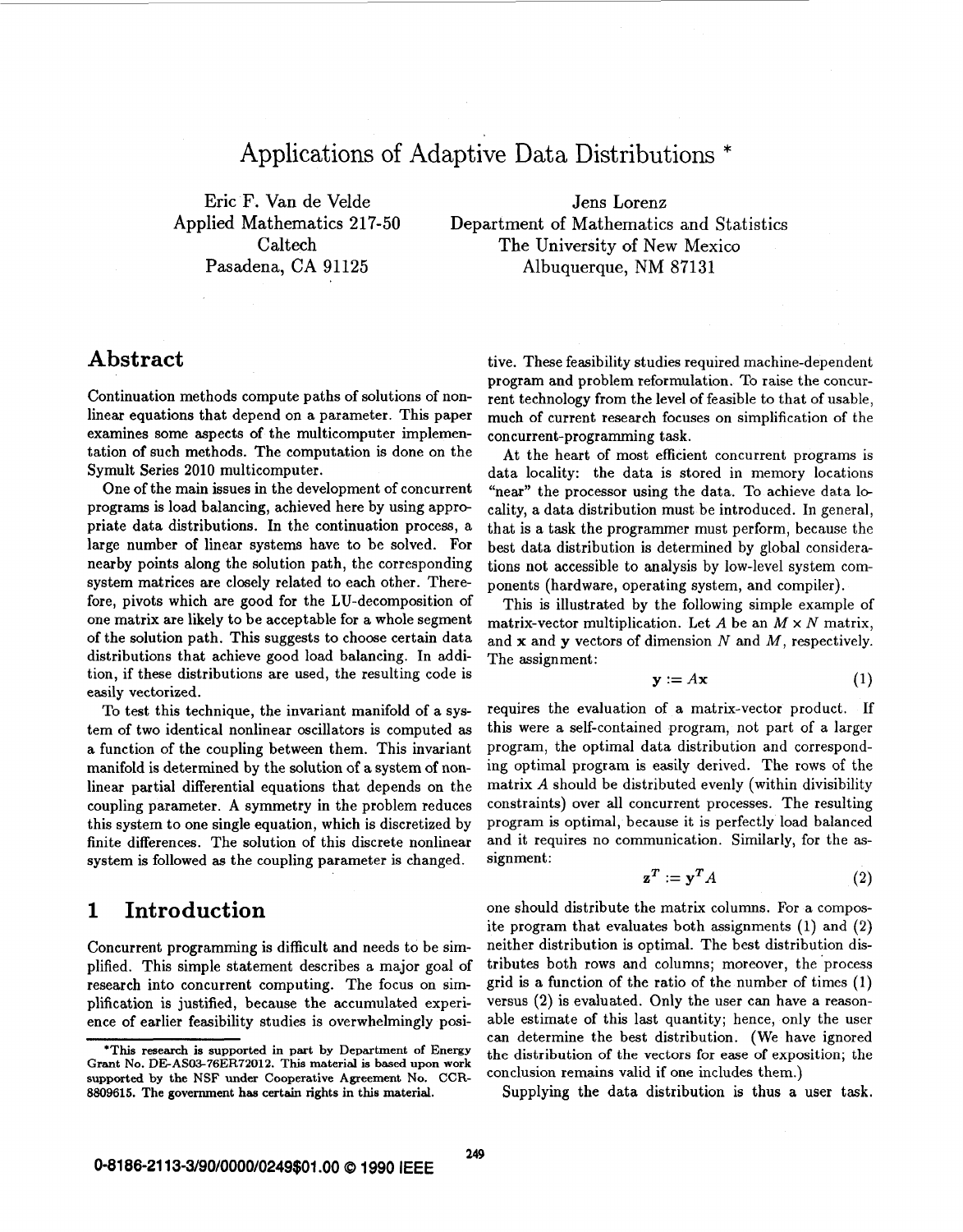Considering our goal to simplify concurrent programming, supplying the data distribution should be the *only concurrency-related user task.* Programming languages that allow postponing decisions about data-distribution are under development, see, e.g., Chen **[2].** The concept, however, is independent of particular notations or languages, and it can be evaluated within existing concurrent computing systems (although some overheads are to be expected **as** a result). The program discussed in the remainder of this paper is a realistic illustration of such an approach to concurrent computing, where the data distribution is imposed only after the program was fully developed. In spite of the restriction that all ideas had to be implemented at the software level, instead of at the language or compiler level, excellent performance was obtained. To obtain the best performance, a dynamic data distribution is introduced, which is periodically adapted to achieve global load balance. In this respect, our approach differs significantly from conventional parallelization strategies that break up programs into small "manageable" pieces, typically program loops, and consider each **as** an independent entity.

An outline of the paper follows. The mathematical **as**pects of continuation and its application to the computation of invariant manifolds is discussed in section 2. These aspects are covered only to the extent necessary for understanding the algorithmic aspects of the program. For a more detailed treatment, see **[12].** In section **3,** we discuss the implementation of the program, and in section **4** its performance.

# **2 Continuation and Invariant Manifolds**

Consider a system of *M* equations:

$$
G(\mathbf{u},\lambda) = \mathbf{0} \tag{3}
$$

for  $\mathbf{u} \in \mathbb{R}^M$ , which depends on a parameter  $\lambda \in \mathbb{R}$ . Here,

$$
G:\mathbb{R}^M\times\mathbb{R}\longrightarrow\mathbb{R}^M
$$

is a smooth map. By a solution branch we mean a one parameter family

$$
(\mathbf{u}(s),\lambda(s))\in\mathbb{R}^M\times\mathbb{R},\quad s_a\leq s\leq s_b\qquad(4)
$$

of solutions of **(3)** depending smoothly on some parameter  $s \in [s_a, s_b]$ . Because of the importance for applications, many numerical methods have been devised and investigated to compute such branches [6,8]. Assuming that the branch **(4)** contains only regular points and folds, one has to solve linear systems whose matrices have the form:

$$
\begin{bmatrix} A & \mathbf{b} \\ \mathbf{c}^T & \delta \end{bmatrix} \in \mathbb{R}^{(M+1)\times(M+1)} \tag{5}
$$

where *A* is  $M \times M$ . The matrix *A* is singular at folds; the bordered system, however, is well conditioned.

We use two concurrent solution methods for such bordered systems. Our first method is a variant of Keller's bordering algorithm **[7]** that takes into account the possible singularity of the matrix *A.* The second method is a variant of Goovaerts *[5].* Here, we consider only the first method, which begins by computing an LU-decomposition of *A.* Because the matrix *A* may be singular, partial pivoting is often not sufficient, and a more general pivoting strategy must be used. For simplicity, the only dynamic pivoting strategy considered here is complete pivoting, but other dynamic strategies are easily substituted. Once the LU-decomposition of *A* is known, the bordered system is solved using slightly modified back-solves and the solution of a  $2 \times 2$  system.

Numerical and performance results are given for  $a$ rather involved — test problem, namely the numerical calculation of the invariant manifold of a parameter dependent dynamical system:

$$
\frac{d\mathbf{v}}{dt} = F(\mathbf{v}, \lambda).
$$
 (6)

Here,  $\mathbf{v}(t) \in T^2 \times \mathbb{R}^2$  and *F* is a mapping from  $T^2 \times$  $\mathbb{R}^2 \times [0, \lambda_0]$  into  $\mathbb{R}^4$ . (With  $T^2$  we denote the standard 2-torus.) The specific example that we have treated is a system of two nonlinear coupled oscillators, where

$$
\mathbf{v} = \left[\theta_0, \theta_1, r_0, r_1\right]^T
$$

and

$$
F = \begin{bmatrix} \omega \\ \omega \\ r_0(1 - r_0^2) \\ r_1(1 - r_1^2) \\ -\cos 2\theta_0 + \frac{r_1}{r_0}(\cos(\theta_0 + \theta_1) - \sin(\theta_0 - \theta_1)) \\ -\cos 2\theta_1 + \frac{r_0}{r_1}(\cos(\theta_0 + \theta_1) - \sin(\theta_1 - \theta_0)) \\ r_1(\sin(\theta_0 + \theta_1) + \cos(\theta_0 - \theta_1)) - r_0(1 + \sin 2\theta_0) \\ r_0(\sin(\theta_0 + \theta_1) + \cos(\theta_0 - \theta_1)) - r_1(1 + \sin 2\theta_1) \end{bmatrix}
$$

(The value of  $\omega$  is  $-0.55$  in our calculations.) See Aronson, Doedel, and Othmer [l] for a motivation of this system and for the study of many interesting bifurcation phenomena. Also, see Dieci, Lorenz, and Russel **[3]** for a sequential calculation of some invariant manifolds.

In the uncoupled case,  $\lambda = 0$ , the system has the attracting invariant 2-torus

$$
\mathcal{M}(\lambda = 0) = \{(\theta, 1, 1) : \theta \in T^2\} \subset T^2 \times \mathbb{R}^2.
$$

It follows from general theory (see Fenichel **[4]** and Sacker [9]) that the torus persists for a sufficiently small coupling constant  $\lambda$  and that it can be parameterized in the form:

$$
\mathcal{M}(\lambda) = \{(\theta, R(\theta, \lambda) : \theta \in T^2\},\
$$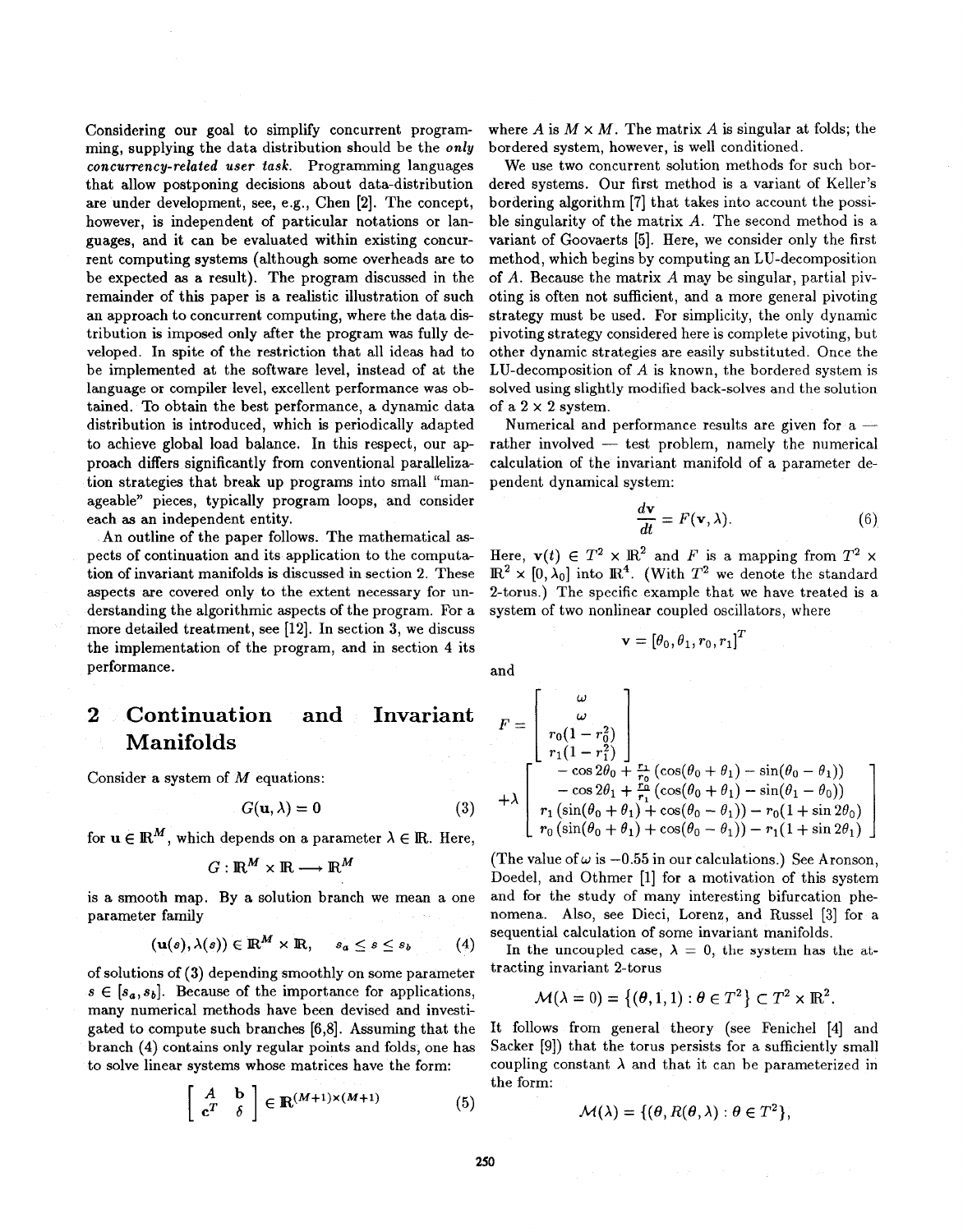where  $\theta \longrightarrow R(\theta, \lambda)$  is a function from  $T^2 \longrightarrow \mathbb{R}^2$ . This vector function  $R(\cdot, \lambda)$  is the solution of a first order system of partial differential equations, which depends on  $\lambda$ . These partial differential equations are discretized, and a symmetry is utilized to obtain a finite dimensional system of the form **(3).** 

From general theory one expects that the tori  $\mathcal{M}(\lambda)$ loose more and more derivatives as  $\lambda$  increases. The torus "breaks" in a certain  $\lambda$ -region and disappears. The calculations in [3] show breaking at about  $\lambda = 0.2527$ . In [12], we compute a solution branch of the discretized system on a  $25 \times 25$  grid, and we obtain several fold points of this discrete system between  $\lambda = 0.2430$  and  $\lambda = 0.2448$ .

#### **3 Implementation**

The concurrent efficiency of the bordering algorithm is determined almost exclusively by the efficiency of the LUdecomposition. The latter, in turn, depends crucially on an interplay between the pivot locations and the distribution of the matrix entries over the concurrent processes. In particular, if the pivots are known in advance, the data distribution can be chosen accordingly, and near ideal load balance can be achieved. In this case, the algorithm is also easily vectorized because all active data remain in contiguous blocks.

Hence, efficiency can be obtained with preset pivots, but numerical stability will, in general, require a different pivoting strategy. In our approach these two requirements are hardly in conflict, because many highly correlated matrices are factored in the course of the continuation procedure. The reasonable belief that the pivot locations can be kept constant along a whole piece of the branch is indeed confirmed by our experience. Therefore, both numerical stability and load balance can be achieved by using a dynamic pivoting strategy occasionally (when the growth factor has exceeded some limit), followed by an adaptation of the data distribution to the new pivot locations.

This data distribution strategy differs from most others in two essential aspects. First, it takes into consideration the global behavior of the program, i.e., the fact that the matrices result from a continuation procedure. Second, adapting the data distribution to the computation itself is an integral part of the strategy. In section **4,** we shall see that the combination of these two ingredients leads to high efficiency. Here, we consider the implementation aspects of this strategy.

Because the data distribution is adaptive and depends on the global nature of the continuation program, component routines like the LU-decomposition and the backsolve should be written so that they are correct independently of the data distribution. For such routines, the data distribution is part of the input data supplied in the

argument list when calling the routine. We use the LUdecomposition described in **[ll]** and its companion backsolve algorithm. To achieve independence of the data distribution, the LU-decomposition must do all pivoting implicitly (otherwise the data distribution would depend on the pivots!). In fact, all routines called by our program must have the property that they are correct independently of the data distribution. If we consider these routines **as** the components of a library, the necessity for this property follows from the observation that the writer of the library routines cannot know the global properties of the program in which this routine will be used. Hence, the data distribution cannot be fixed at the time of writing the library. In fact, **our** LU-decomposition, matrix-vector operations, and other related linear algebra routines are packaged in a data-distribution-independent library. Our continuation program uses this library and imposes a data distribution on it at run-time.

To provide maximum flexibility, our LU-decomposition allows pivoting of both rows and columns. Besides allowing classical pivoting strategies (row, column, diagonal, and complete), this flexibility also leads to two intrinsically concurrent pivoting techniques with increased numerical stability and load balance. For details on those techniques, we refer to **[ll].** For the discussion of our continuation program we introduce just one dynamic strategy, complete pivoting, and one static strategy, preset pivoting. Complete pivoting is, in general, overkill since numerical stability can be obtained with less expensive pivoting strategies. However, complete pivoting ensures that the pivot locations are highly unpredictable and, hence, illustrates best the adaptivity of our program. Moreover, complete pivoting is used only occasionally, i.e., when the growth factor exceeds a set tolerance. For most LUdecompositions, we use preset pivots, determined by the last LU-decomposition with dynamic pivoting. Hence, the cost of dynamic pivoting is amortized over many LUdecompositions.

## **4 Performance**

The calculations were performed on a Symult Series **2010**  multicomputer with up to **64** nodes. We investigate the dependence of the execution time on the data distribution for one LU-decomposition. Here, we used **64** nodes and an **8 x 8** process grid. **As** expected, the adapted data distribution turned out to be superior. We consider also, for each fixed strategy, the dependence *of* the execution time on the number of nodes. We used **2, 4, 8, 16, 32,** and **64** nodes, and obtained excellent speedup for each strategy. **For** absolute performance, we made a comparison of the sequential version of our code with a fully optimized C-version of the LINPACK benchmark **[lo].** Due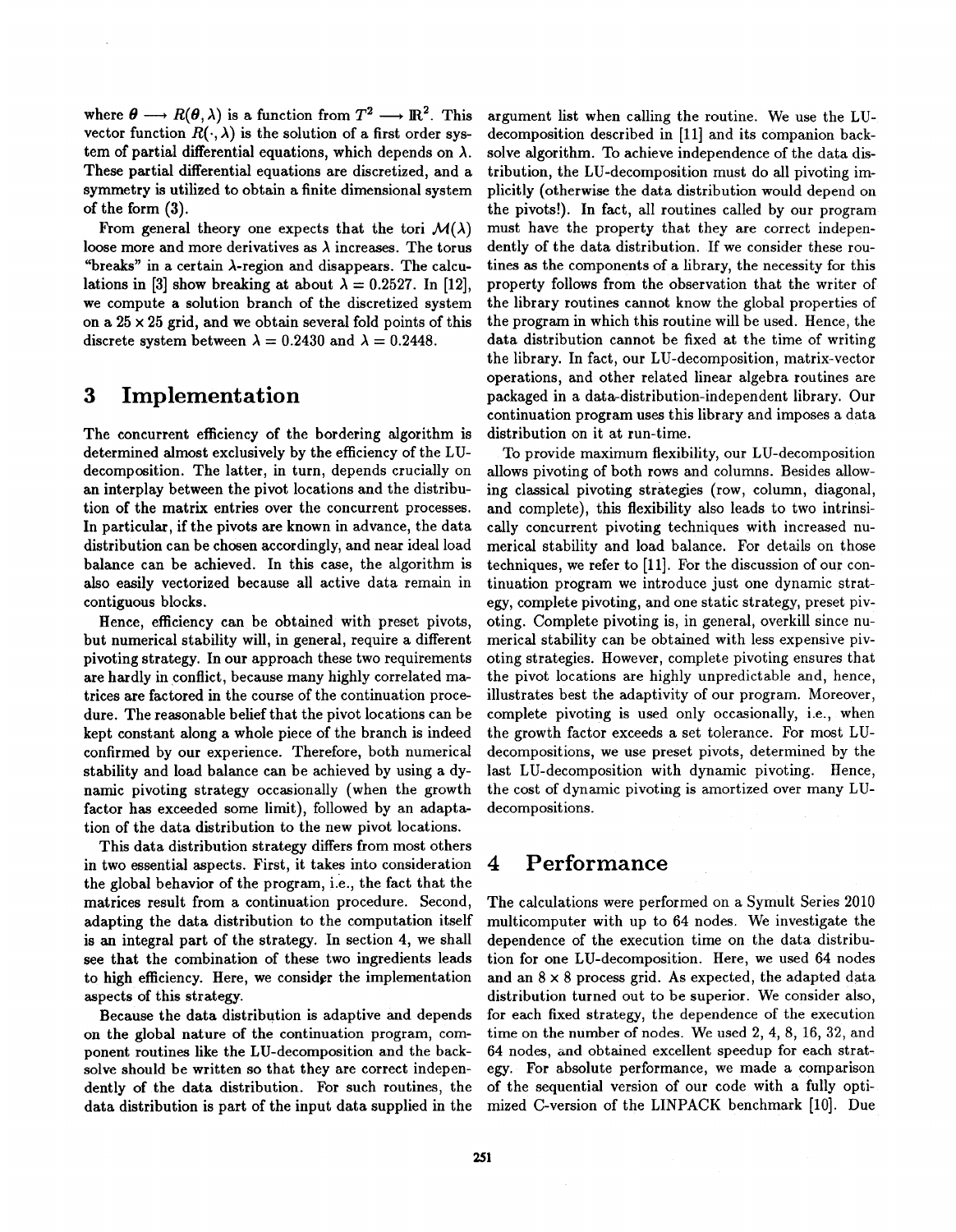| $\mathbb{F}$ Pivoting | Distrib. | Time(s)           | Spdp. | Eff. (%)          |
|-----------------------|----------|-------------------|-------|-------------------|
| Complete              | Linear   | 75.3              | 41.4  | 64.7              |
| Complete              | Random   | 63.7              | 49.9  | 78.0              |
| Complete              | Scatter  | 62.8              | 46.2  | $\overline{72.2}$ |
| Complete              | Adapted  | $\overline{51.3}$ | 54.2  | 84.7              |
| Preset                | Linear   | 48.9              | 36.9  | 57.7              |
| Preset                | Scatter  | 40.3              | 42.6  | 66.6              |
| Preset                | Adapted  | 33.8              | 48.9  | 76.4              |
| F. Preset             | Adapted  | 29.7              | 50.0  | 78.2              |

Table 1: LU-Decomposition times for a **25** x **25** grid problem on **64** node Symult Series **2010.** Number of megaFLOPS is based on **M3/3** floating point operations, where  $M = 25^2$  is the number of unknowns.

to memory restrictions, this comparison was done with a random **300 x 300** matrix. **A** sequential version of our fast preset pivoting algorithm ran about **5%** slower than LIN-PACK. (These **5%** result from the fact that we have not implemented a number of low level optimizations used by LINPACK.)

We consider the example of section 2 with  $h = 2\pi/25$ . i.e., the number of unknowns at every step is  $M = 625$ . In Table 1, we present timings for one (typical) LUdecomposition using complete pivoting and preset pivoting in combination with different data distributions for the factored matrix. The linear and scatter distributions are static distributions. The linear distribution allocates blocks of contiguous rows and columns to processes. The scatter distribution uses a wrap mapping. The adapted distribution uses the pivot locations of the previous LUdecomposition to distribute the current matrix such that ideal load balance **is** achieved, if the pivot locations of the current matrix coincide with those of the previous matrix. In the version "Fast Preset" of preset pivoting, certain administrative overhead is eliminated using the information that the pivots are preset and that a particular distribution **is** used. All calculations were done on a **64** node machine using **64** processes, one process running on each node. The process grid was partitioned into  $P = 8$  process rows and Q = **8** process columns.

To test the concurrent performance of our code, we determine the execution time **as** a function of thepumber of nodes. The same example as **in Study 1 is** computed successively using **2, 4, 8, 16, 32,** and **64** nodes, and always choosing the number of processes equal to the number of nodes, one process running on each node. The numbers *P* and Q of process **rows** and columns were chosen equal within divisibility constraints. When the logarithm of the execution time is plotted **as** a function of the logarithm of the number of processes, ideal speedup is characterized by a straight line with slope **-1** if appropriate scales are used. Figure **1** shows that, for each strategy,



Figure 1: LU-Decomposition times for a  $25 \times 25$  grid problem **as** a function of number of nodes on a Symult Series **2010.** 

the execution-time plot is almost parallel to the line characterizing ideal speedup. Table 1 can be used to identify the individual timing plots.

The problem was too big to run **on** a one-node machine. Precise speedups could thus not be calculated. In Table **1,**  we give speedups and efficiencies with respect to two-node timings, i.e., the real speedup is estimated by:

$$
S_{PO} \approx 2 * T_2 / T_{PO},
$$

and the real efficiency is estimated by:

$$
\epsilon_{PQ} \approx 2 * T_2 / (PQ T_{PQ}).
$$

Here,  $T_2$  is the two-node timing and  $T_{PQ}$  is the timing with  $P \times Q$  nodes. Speed-up and efficiency are good measures for the overhead due to communication and load imbalance.

**When** varying the data distribution and keeping the pivoting strategy fixed, it is clear that the adapted data distribution is the most efficient. This is easily explained by the increased load balance of the adapted data distribution. This observation holds for both complete pivoting and preset pivoting.

When comparing efficiencies for the same distribution but for different pivoting strategies (i.e., in Table **1** compare lines **1** and **5, 3** and **6, 4** and **7),** it is seen that complete pivoting is more efficient. This is because the